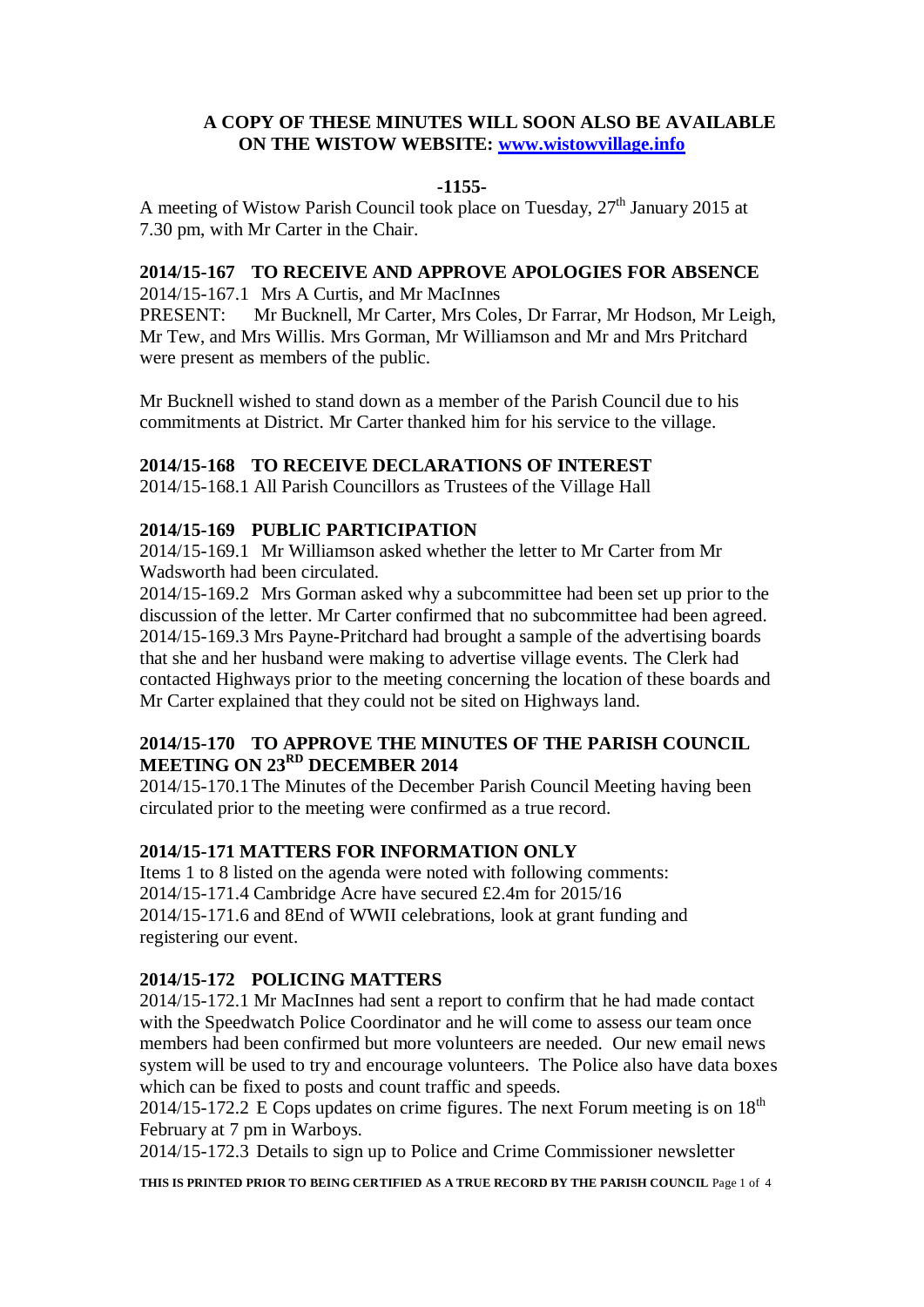### **2014/15-173 REPORTS FROM COUNTY AND DISTRICT COUNCILLORS**

2014/15-173.1 Mr Carter welcomed Mr Tew back following his heart attack. Mr Tew reported that the B1040 would be closed in Bury while work is carried out to the Church Wall, between  $16^{th}$  and  $20^{th}$  February.

2014/15-173.2 Mr Bucknell reported that he had attended a meeting on RAF Alconbury and the effects of the withdrawal of American Service people in 2019. 500 houses are rented by American personnel and this will impact on local rental market. 400 British civil servants work at the site and it is hoped that they will be reduced by natural wastage. It is estimated that £92m could be lost in the local community

# **2014/15-174 FINANCE**

2014/15-174.a. To approve the financial statement and cash-flow for January 2015 2014/15-174.b to approve payment of outstanding amounts:

The following payments were approved and cheques signed.

Village Hall Committee, hall hire £150.00

Little Paxton PC, outreach training  $\pm$  35.00

Monies received: PCC contribution to grass cutting and cemetery standpipe £533.61

## **2014/15-175 CORRESPONDENCE**

2014/15-175.1 Mr Williamson had requested information relating to Village Hall matters, a response had been sent.

2014/15-175.2 Litter issues to be tackled with working party in the Spring. Mr Hodson would look into the issues between Wistow and Broughton where gulleys have been cleared and debris left on the verges.

2014/15-175.4 Local Plan to 2036, there is a portal for targeted consultation. Nothing in plan for Wistow, three largest sites providing 15,000 houses are Wyton, Alconbury and St Neots. Draft paper on infrastructure is still being discussed. CIL helps with infrastructure but is split between the agencies. No CIL is payable on affordable housing.

2014/15–175.3, 5, 6 and 7 No further action required.

### **2014/15-176 TO CONSIDER ANY PLANNING APPLICATIONS RECEIVED**

2014/15-176.1 1402125FUL Proposed two storey side and rear extension, 20 Oaklands Avenue, Wistow – recommended for approval

# **2014/15-177 HIGHWAY REPORT/TRAFFIC MATTERS**

2014/15-177.1Information required from National Grid remains outstanding Mr Carter to progress.

2014/15-177.2Mr Leigh to progress white lining on junction of Parsonage Street and Mill Road.

## **2014/15-178 MAINTENANCE ISSUES**

2014/15-178.1 Revised quote from CGM acceptable, best value, good to deal with, award contract with 15 cuts on playground, greens, cemetery and churchyard and 8 cuts on verges.

**THIS IS PRINTED PRIOR TO BEING CERTIFIED AS A TRUE RECORD BY THE PARISH COUNCIL** Page 2 of 4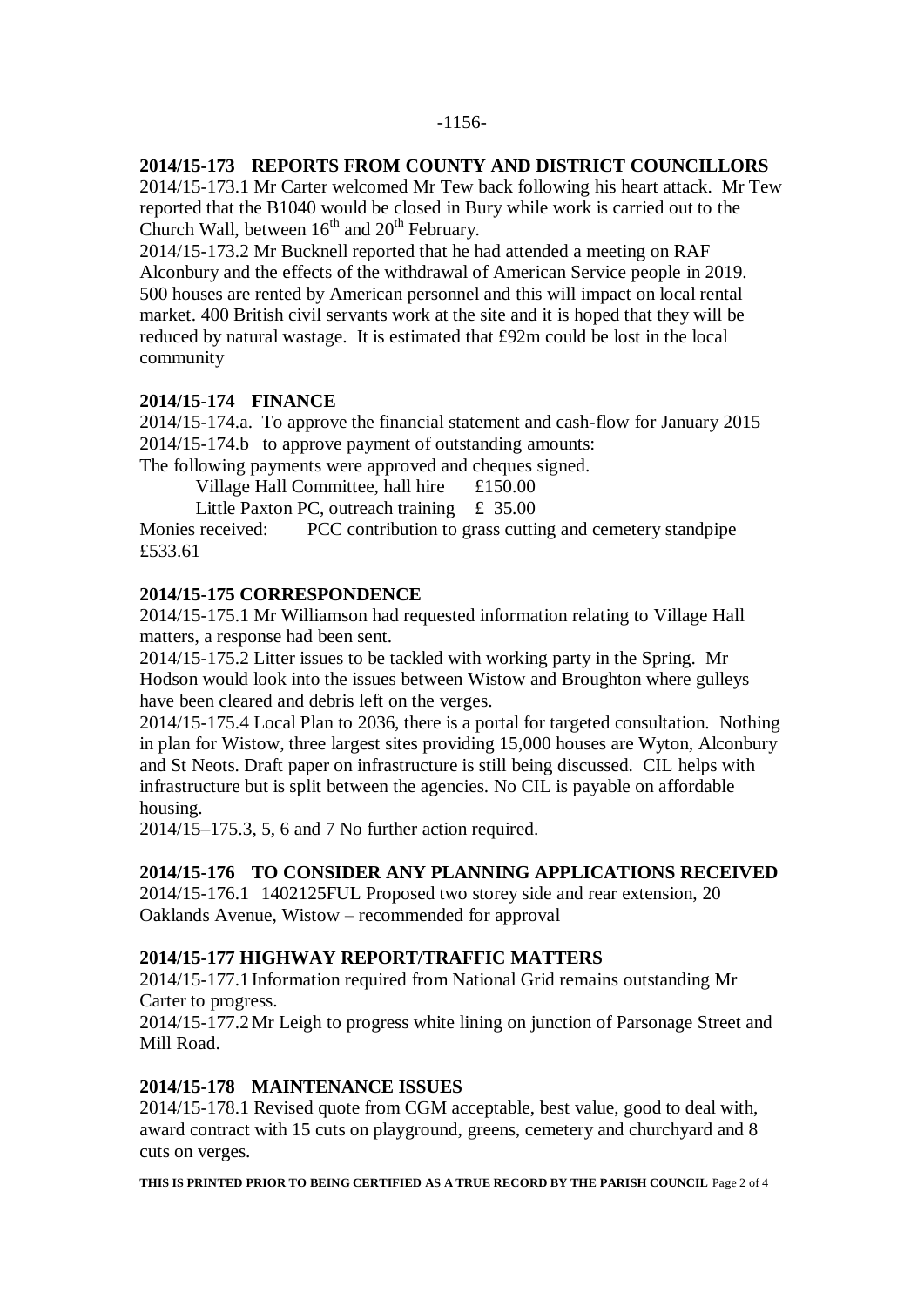2014/15-178.2 It was agreed to purchase paint from Wicksteed and instruct Shane Elmore to paint the seesaw.

2014/15-178.3 Mr MacInnes to forward November playground inspection report and Mr Leigh to complete report for January.

2014/15-178.4 No quote received from Ray Burton, Clerk to chase.

2014/15-178.5 Mrs Willis had been in touch with BT and also obtained code of conduct for location of new cabinets. She was asked to progress without jeopardising provision of faster broadband.

2014/15-178.6 Clerk to investigate value of PC1 in order to sell.

## **2014/15-179 ADMINISTRATION ISSUES**

2014/15-179.1 Clerk's Vacancy, an advert will go into the next Warbler. The Clerk will prepare a notice of vacancy for a Parish Councillor.

### **2014/15-180 WORKING PARTIES FEEDBACK AND UPDATES**

2014/15-180.a Litter – Nothing to report

2014/15-180.b Countryside – Mr Hodson reported that everywhere is very muddy, there are no issues other than the ongoing issues of dog fouling.

2014/15-180.c Village Hall – Before the meeting, Mr Carter had circulated a letter from the Chair of Village Hall Committee issued following notification by the Parish Council that the costed options were insufficiently accurate to support consultation with the village. It was noted that the reference in the letter to the Parish Council having little enthusiasm for anything other than a do nothing or minimal maintenance option was not an accurate interpretation of the Parish Council's position. The correct interpretation was that in the light of funding issues stated at the last meeting and the possible requirement to undertake a costly referendum, the Parish Council at the time had little enthusiasm for high cost options and believed that further less expensive options would need to be considered including do nothing and do minimum refurbishment.

It was noted that it was some time since the views of the Village had been sought and that when it had been consulted there appeared to have been little appetite for a new hall. It was agreed that it was time to approach the Village again to regenerate confidence; to review what the village feels it needs, how they perceive it will be used, and how location could affect use. It was agreed that in the current economical climate, a wider range of options should now be submitted to the village for consideration. It was agreed that since the last Parish Plan the views in the Village may have changed and the economic conditions had changed considerably. It was noted that while there were no significant developments in the Local Plan this should not rule out consideration of the full range of options during any consultation. It was therefore agreed to consult the village to obtain a mandate and a sub-committee of Mr Leigh, Mr Hodson, Mrs Willis and Dr Farrar was established. The Clerk would minute the meetings, and a consultation document would be drafted for the next meeting.

**THIS IS PRINTED PRIOR TO BEING CERTIFIED AS A TRUE RECORD BY THE PARISH COUNCIL** Page 3 of 4